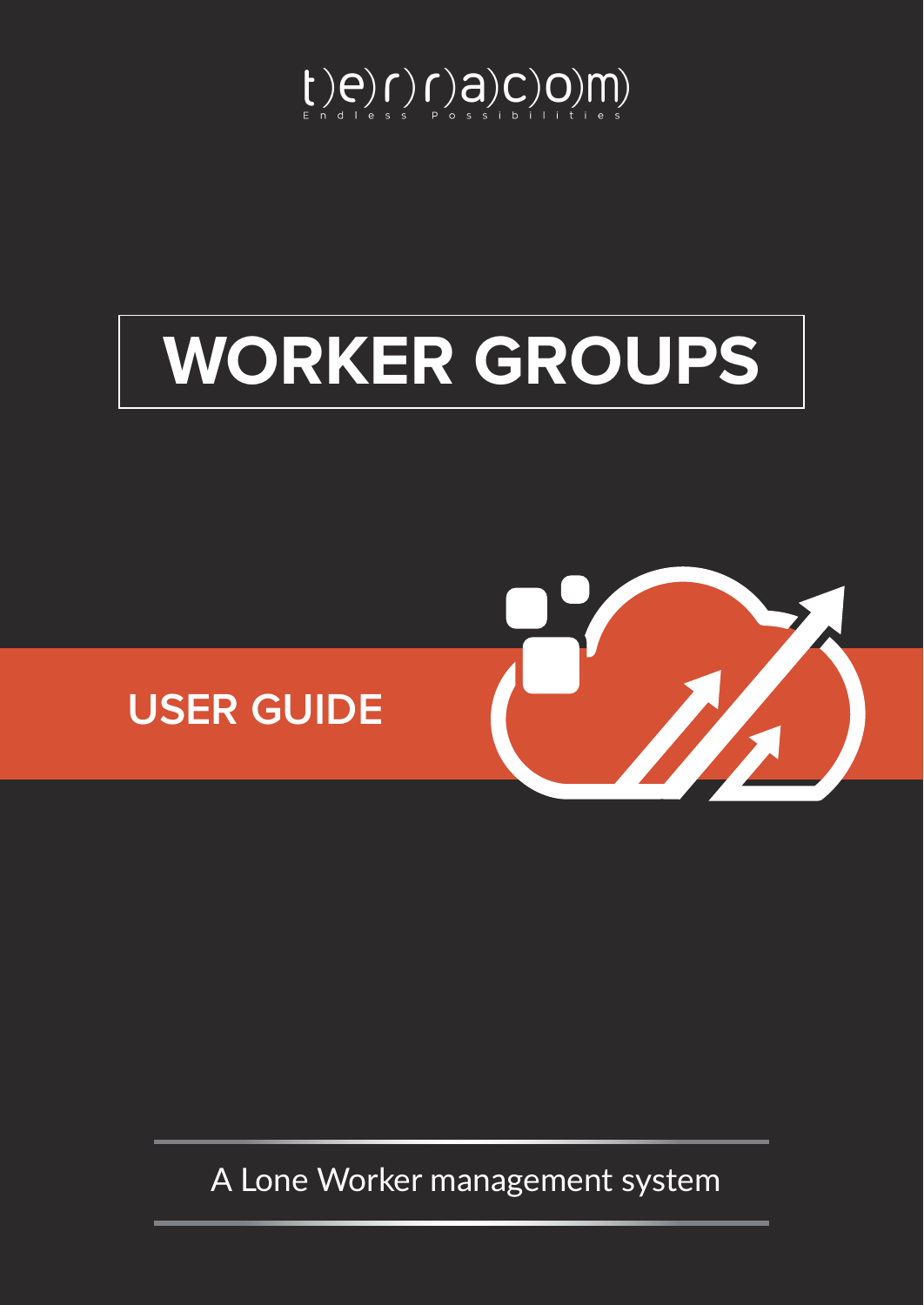## **About this Guide**

In this User Guide you can find instructions on how to create Worker Groups and use them for improved reporting and faster schedule management.

## **How to create/edit a Worker Group?**

- Login to the **Web app** and navigate to Company >> Workers >> Worker Groups
- **Press "Add" and enter the name for your Worker Group** *Tip: Use a short but descriptive name that will help you recognize the purpose of that Worker Group.*
- Select the Branch you want it created for and press "Next" *Note: In the "Available Workers" list, you can see all of the Workers that belong to the Branch you have selected (and they are not currently assigned to this Worker Group), whereas in the "Assigned Workers" list, you can see the ones that are already assigned to this Security Group.*
- Select the Workers that you want to assign or unassign to this Worker Group from the respective list and use the arrows in the middle of the screen to move them between lists.

| <b>MLW GOLD</b>         | д<br>合<br>Company<br><b>Clients</b> | A<br>孟<br>Routes<br><b>Reports</b>                                              | $\begin{picture}(20,20) \put(0,0){\line(1,0){10}} \put(15,0){\line(1,0){10}} \put(15,0){\line(1,0){10}} \put(15,0){\line(1,0){10}} \put(15,0){\line(1,0){10}} \put(15,0){\line(1,0){10}} \put(15,0){\line(1,0){10}} \put(15,0){\line(1,0){10}} \put(15,0){\line(1,0){10}} \put(15,0){\line(1,0){10}} \put(15,0){\line(1,0){10}} \put(15,0){\line(1$<br><b>BI</b> | <u>e</u><br><b>Actions Log</b> | $\mathcal{C}$<br>Refresh | $\blacktriangleleft$<br>Mute | <b>Notifications</b> | Q<br>Help            | {mycomp}                                                    | <b>U</b> GOLD<br><b>PRO</b><br><b>BASE</b> |
|-------------------------|-------------------------------------|---------------------------------------------------------------------------------|------------------------------------------------------------------------------------------------------------------------------------------------------------------------------------------------------------------------------------------------------------------------------------------------------------------------------------------------------------------|--------------------------------|--------------------------|------------------------------|----------------------|----------------------|-------------------------------------------------------------|--------------------------------------------|
| Name<br><b>Cleaners</b> |                                     | <b>Branch Office</b><br><b>Main Branch Athens</b>                               |                                                                                                                                                                                                                                                                                                                                                                  |                                | Description              |                              |                      |                      |                                                             | 7                                          |
|                         | <b>Available Workers</b>            | Search                                                                          |                                                                                                                                                                                                                                                                                                                                                                  |                                |                          | <b>Assigned Workers</b>      |                      | Search               |                                                             |                                            |
| □                       | ID                                  | Name                                                                            |                                                                                                                                                                                                                                                                                                                                                                  |                                | □                        | ID                           | <b>Name</b>          |                      |                                                             |                                            |
| □                       | 5360400024                          | Worker4                                                                         |                                                                                                                                                                                                                                                                                                                                                                  |                                | □                        | 5060400028                   |                      | <b>Maria Roussou</b> |                                                             |                                            |
| □                       | 5460400023                          | Worker <sub>5</sub>                                                             |                                                                                                                                                                                                                                                                                                                                                                  |                                | □                        | 5260400021                   | Worker <sub>3</sub>  |                      |                                                             |                                            |
| □                       | 5560400020                          | Worker <sub>6</sub>                                                             |                                                                                                                                                                                                                                                                                                                                                                  |                                |                          |                              |                      |                      |                                                             |                                            |
| □                       | 5660400029                          | Worker <sub>7</sub>                                                             |                                                                                                                                                                                                                                                                                                                                                                  | 〈 〉                            |                          |                              |                      |                      |                                                             |                                            |
| □                       | 5760400022                          | Worker8                                                                         |                                                                                                                                                                                                                                                                                                                                                                  |                                |                          |                              |                      |                      |                                                             |                                            |
| $\Box$                  | 5860400027                          | Worker9                                                                         |                                                                                                                                                                                                                                                                                                                                                                  |                                |                          |                              |                      |                      |                                                             |                                            |
|                         |                                     | $1 - 6$ of 6<br>$\vert \langle \quad \langle \quad \rangle \quad \rangle \vert$ |                                                                                                                                                                                                                                                                                                                                                                  |                                |                          |                              | $1 - 2$ of 2         |                      | $\vert \langle \vert \langle \vert \rangle \rangle \rangle$ |                                            |
|                         |                                     | Items per page: 25                                                              | $\overline{\mathbf{v}}$                                                                                                                                                                                                                                                                                                                                          |                                |                          |                              |                      | Items per page: 25   |                                                             | $\overline{\phantom{a}}$                   |

www.myloneworkers.com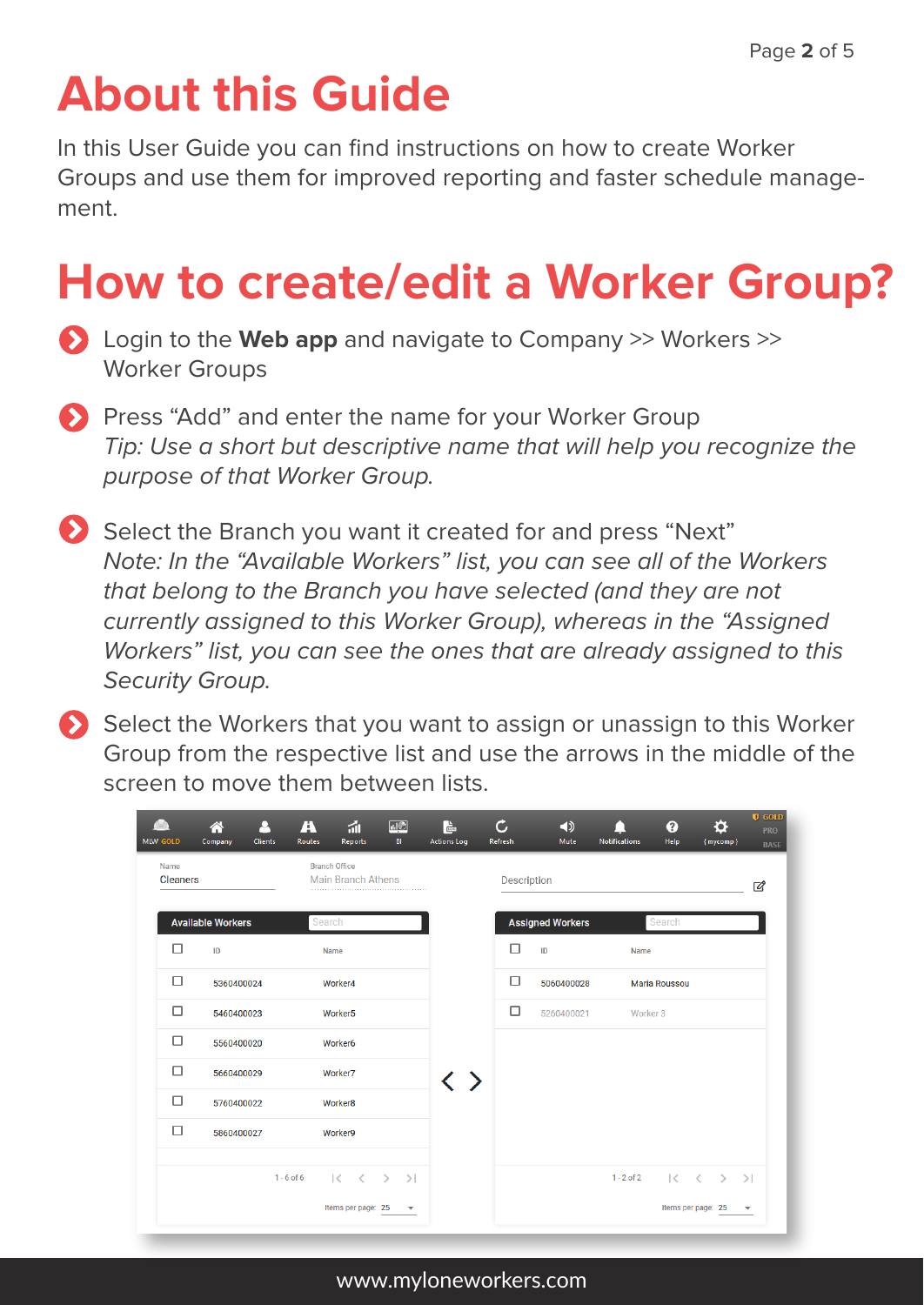- Once you are happy with your changes, press "Save".
- **To edit or delete a Worker Group, simply use the respective buttons** located at the main Worker Groups screen.

### **How to use a Worker Group for filtering?**

While on the Events Browser and Schedules Page you can filter by a specific Worker Group, to easily find details and view particular actions.

#### Events Browser – Worker Group filtering

- Navigate to Company >> Events Browser
- On the Workers panel, press the "Worker Group" field to view the available Worker Groups
	- Select the Worker Group you are interested in

#### Schedules – Worker Group filtering



- Navigate to Routes >> Schedules
- Press the Filter icon from the top left of your screen

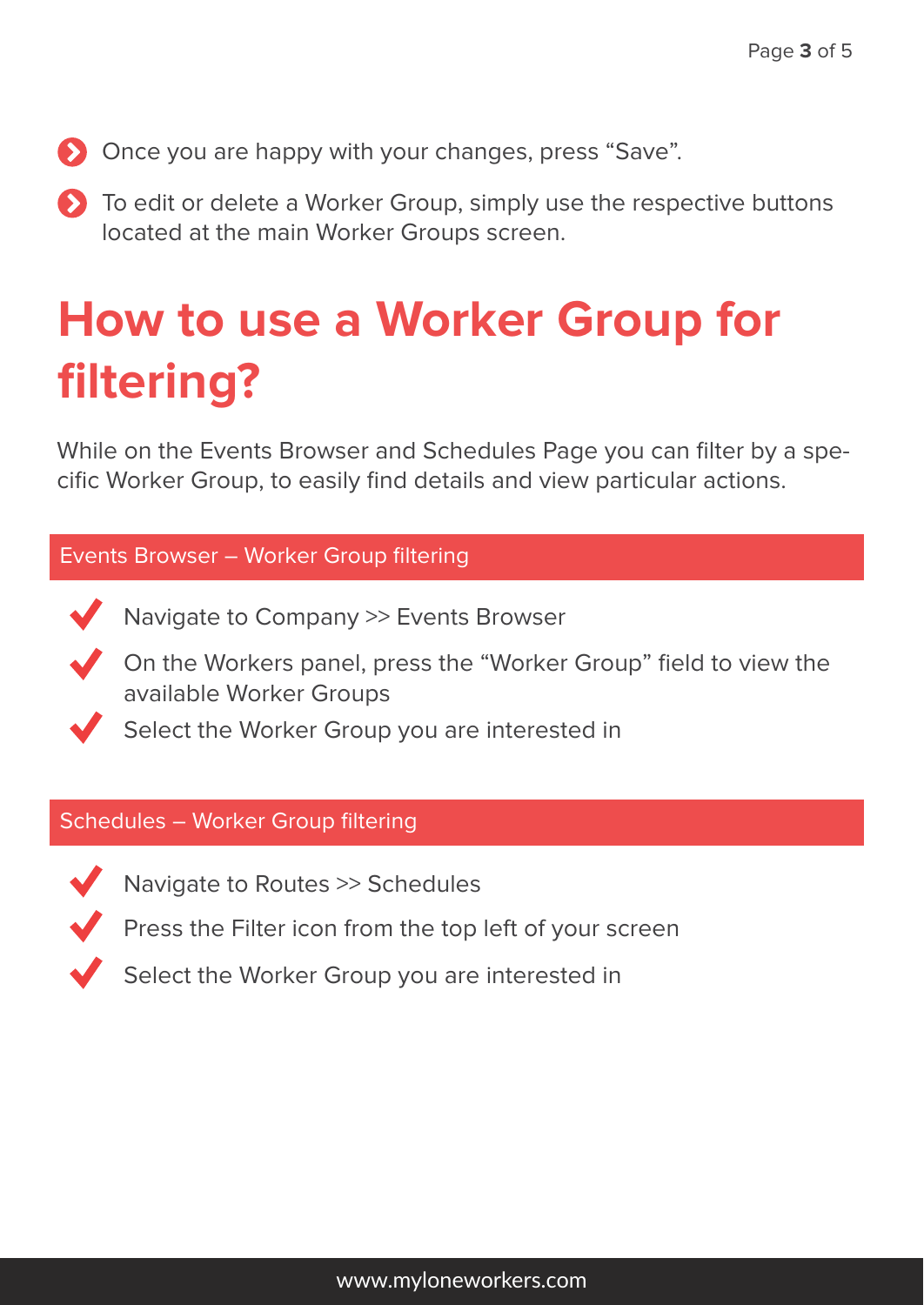### **How to use a Worker Group for Schedules Creation?**

Worker Groups are very helpful when it comes to Schedules, as they reduce schedule creation times.



Navigate to Routes >> Schedules



**Press "Add" to create a new Schedule** 

From the "Groups" field, select the Worker Group of your interest, like in the below picture:

| <b>Description</b>         |                                                      | Daily Cleaning    |   |                                                |                                           |               |  |  |  |  |
|----------------------------|------------------------------------------------------|-------------------|---|------------------------------------------------|-------------------------------------------|---------------|--|--|--|--|
| <b>Branch Office</b>       | <b>Main Branch Athens</b><br>$\overline{\mathbf{v}}$ |                   |   |                                                |                                           |               |  |  |  |  |
|                            |                                                      |                   |   |                                                |                                           |               |  |  |  |  |
| <b>Worker Groups</b>       |                                                      | Cleaners $\times$ |   |                                                |                                           |               |  |  |  |  |
| <b>Workers</b>             | Maria Roussou - 5060400028 × Worker 3 - 5260400021 × |                   |   |                                                |                                           |               |  |  |  |  |
| <b>Select All</b>          |                                                      |                   |   |                                                |                                           |               |  |  |  |  |
| <b>Check Time</b><br>Range |                                                      |                   |   | ٣<br>2022-05-31 10:29<br>$\qquad \qquad -$     | m<br>2022-05-31 10:59                     |               |  |  |  |  |
| <b>Check Points</b>        | П                                                    | ID                |   | Occurrences Point alias                        | Client                                    | Site          |  |  |  |  |
|                            | $\checkmark$                                         |                   |   |                                                | $\checkmark$                              |               |  |  |  |  |
|                            | $\checkmark$                                         | 10136             | 1 | Main Entrance - Central P; Park - Central Park |                                           | Main Entrance |  |  |  |  |
|                            |                                                      | 10137             | 1 | East Entramce - Central P. Park - Central Park |                                           | East Entrance |  |  |  |  |
|                            |                                                      | 10138             | 1 | Lavatory Room                                  | Sea Apartments - Michael Silver Apartment |               |  |  |  |  |
|                            | $\checkmark$                                         | 10139             | 1 | Bathroom - Geo                                 | Sea Apartments - Michael Silver Apartment |               |  |  |  |  |
|                            | ✓                                                    | 10140             | 1 | Living Room - Form                             | Sea Apartments - Michael Golden Apartment |               |  |  |  |  |
|                            |                                                      | 10141             | 1 | Parking Lot                                    | Sea Apartments - Michael Silver Apartment |               |  |  |  |  |
| <b>Options</b>             | Loose schedule                                       |                   |   | Activated                                      | Alert by Email                            |               |  |  |  |  |
| Repeat                     |                                                      |                   |   |                                                |                                           | 급<br>Disabled |  |  |  |  |
| <b>Save</b>                | <b>Cancel</b>                                        |                   |   |                                                |                                           | <b>Delete</b> |  |  |  |  |

Complete your Schedule creation by following the steps in the **Schedules User Guide**